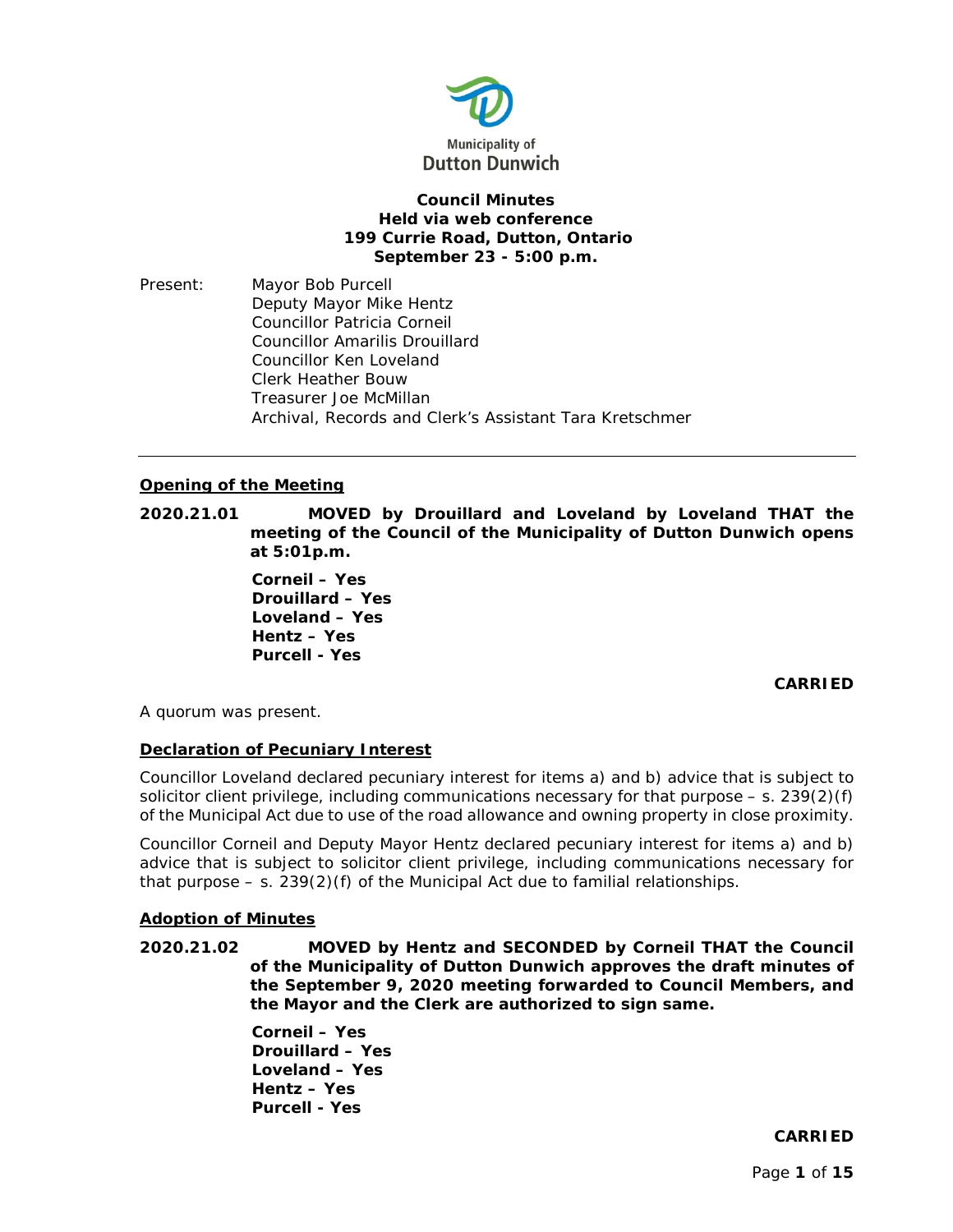## **REVIEW OF ITEMS NOT LISTED ON AGENDA**

a) No items.

## **FIRE DEPARTMENT**

### Open Air Burn Request – Leitch Street Subdivision

The Fire Chief presented this report to Council. The Clerk stated her support for this report.

**2020.21.03 MOVED by Corneil and SECONDED by Hentz THAT the Council of the Municipality of Dutton Dunwich receives the report of the Fire Chief titled "Open Air Burn Request – Leitch Street Subdivision", dated September 23, 2020 for information; and**

> **THAT Council continues to follow the procedure set out in the Open Air Burning Regulation By-law #2011-12 prohibiting the burning of rubbish and refuse within the limits of the built up areas of Dutton Dunwich.**

**Corneil – Yes Drouillard – Yes Loveland – Yes Hentz – Yes Purcell - Yes**

**CARRIED**

## **CORRESPONDENCE**

- a) **Municipality of Tweed** Request for Immediate Action for Medical Cannabis Licensing to Follow Similar Regulations and Guidelines as all Other Pharmaceutical Industries
- **2020.21.04 MOVED by Drouillard and SECONDED by Loveland THAT the Council of the Municipality of Dutton Dunwich supports the resolution of the Municipality of Tweed requesting that immediate action be taken by all levels of government for medical cannabis licencing to follow similar regulations and guidelines as all other pharmaceutical industries; and**

**THAT the Association of Municipalities of Ontario advocate with the Federation of Canadian Municipalities for advocation to the Government of Canada for similar regulations and guidelines for medical cannabis licencing in alignment with other pharmaceutical industries; and**

**THAT the distribution of medical cannabis be controlled through pharmacies in consistency of all other medications; and**

**THAT Health Canada withhold licencing until the potential licence holder can provide evidence of acceptable zoning of the intended property in question; and**

**THAT licenced locations be disclosed in advance to the municipalities hosting the licenced locations; and**

**THAT a copy of this resolution be forwarded to Jeff Yurek, MPP, Karen Vecchio, MP and the Municipality of Tweed.** 

**Corneil – Yes Drouillard – Yes Loveland – Yes**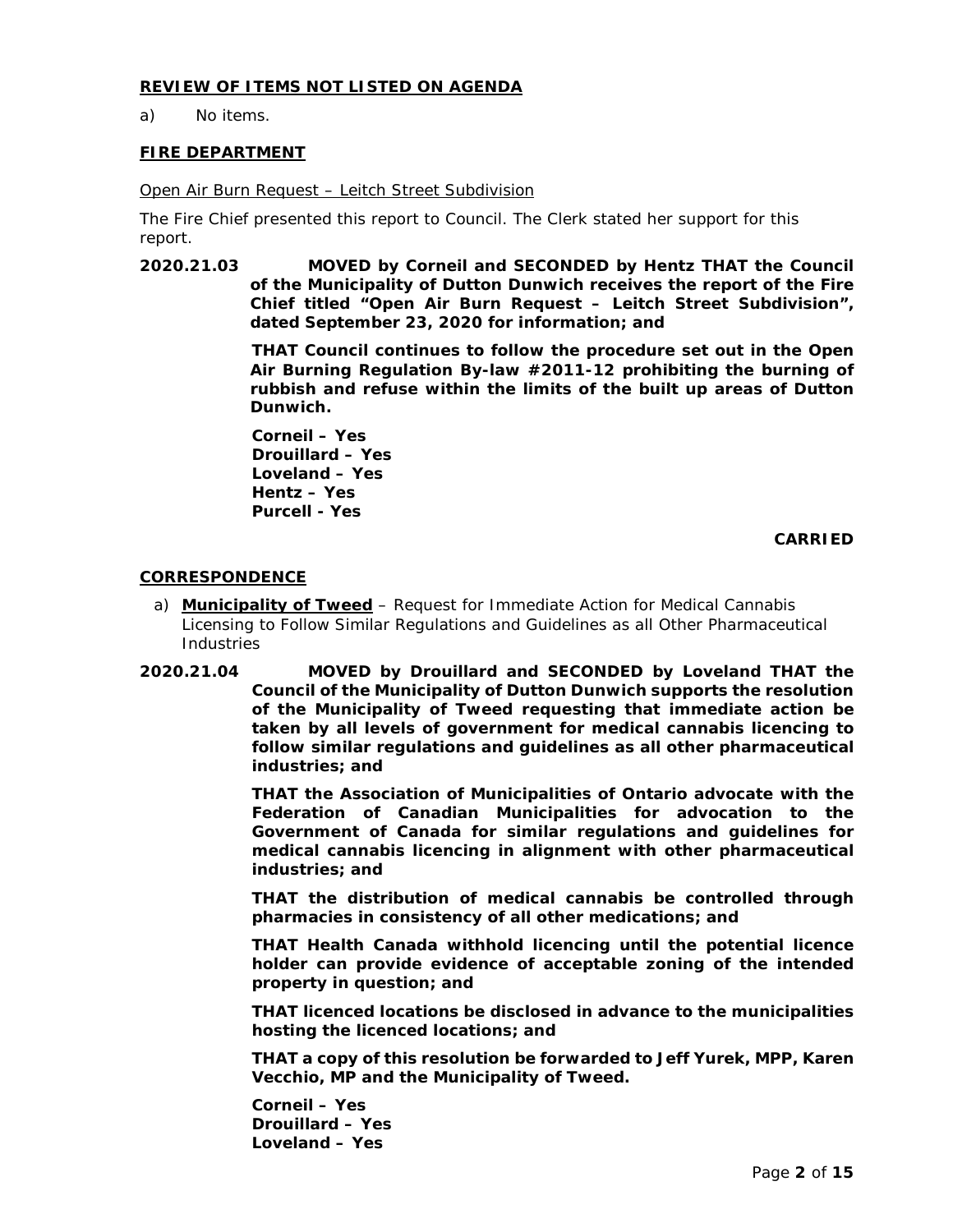**Hentz – Yes Purcell - Yes**

**CARRIED**

- b) **Township of Southwold** Resolution re: Appointing Member to Elgin Area Water System Board
- **2020.21.05 MOVED by Hentz and SECONDED by Drouillard THAT correspondence item 08.b) from the Township of Southwold be received and filed.**

**Corneil – Yes Drouillard – Yes Loveland – Yes Hentz – Yes Purcell - Yes**

#### **CARRIED**

- c) **Township of North Glengarry** Request for Funding to Increase Full-time Positions in Long Term Care Homes
- **2020.21.06 MOVED by Corneil and SECONDED by Hentz THAT the Council of the Municipality of Dutton Dunwich supports the resolution of the Township of North Glengarry Urging the Ontario government to provide funding to increase full-time positions in the place of casual and part-time labour in long term care homes and request that the Ministry of Long-Term Care acts to regularly inspect all long term care homes, and that sound infection control measures are put in place at all Ontario long term care homes; and**

**THAT a copy of this resolution be forwarded to Jeff Yurek, MPP, Karen Vecchio, MP and the Township of North Glengarry.**

**Corneil – Yes Drouillard – Yes Loveland – Yes Hentz – Yes Purcell - Yes**

### **CARRIED**

- d) **Township of Wollaston** Non-resident Electors Participation in Elections
- **2020.21.07 MOVED by Loveland and SECONDED by Corneil THAT the Council of the Municipality of Dutton Dunwich supports the resolution of the Township of Wollaston requesting that the Minister of Municipal Affairs and Housing, the Hon, Steve Clark review the**  *Municipal Election Act* **and provide amendments to ensure that loopholes are closed on any pay to play schemes in rural communities where non-resident electors are permitted to participate in elections; and**

**THAT the Minister of Municipal Affairs and Housing, the Hon, Steve Clark provide clearer, stronger wording, to assist municipal Clerks in addressing issues to allow for a more definitive decision to be made when adding names to the voters' list; and**

**THAT the Minister of Municipal Affairs and Housing, the Hon, Steve Clark ensure that there is a clear and accessible way to report election fraud; and**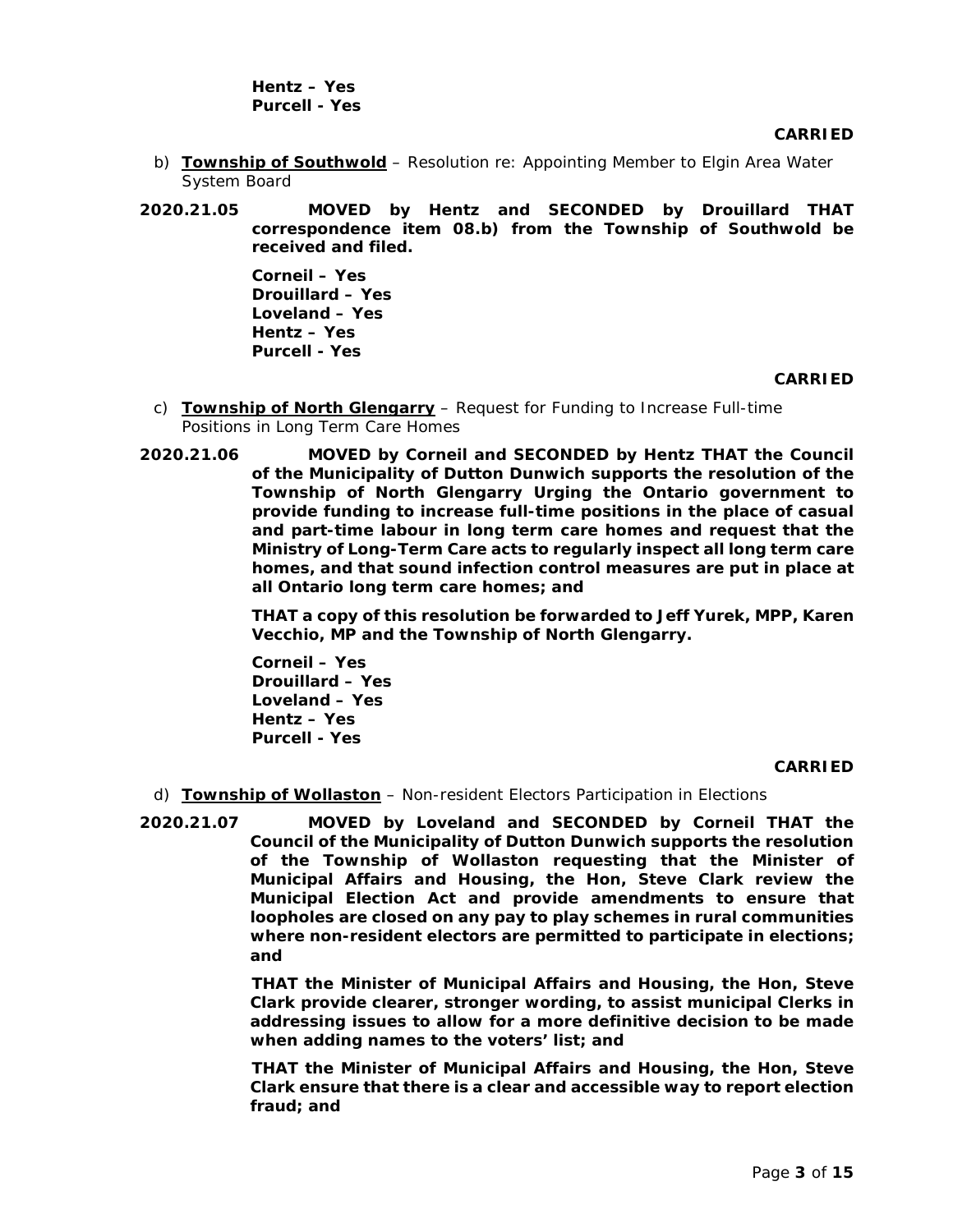**THAT the Minister of Municipal Affairs and Housing, the Hon, Steve Clark, ensure that the rules described in the** *Municipal Elections Act* **are actually enforceable even if there is not current case law; and**

**THAT a copy of this resolution be forwarded to Jeff Yurek, MPP, Karen Vecchio, MP and the Township of Wollaston.** 

**Corneil – Yes Drouillard – Yes Loveland – Yes Hentz – Yes Purcell - Yes**

**CARRIED**

**2020.21.08 MOVED by Loveland and SECONDED Drouillard THAT relevant correspondence was reviewed.**

> **Corneil – Yes Drouillard – Yes Loveland – Yes Hentz – Yes Purcell - Yes**

> > **CARRIED**

### **DRAINAGE DEPARTMENT**

Court of Revision – A.D. McFarlane Drain

**2020.21.09 MOVED by Loveland and SECONDED by Hentz THAT the Council of the Municipality of Dutton Dunwich appoints Mayor Purcell as Chair of the Court of Revision for the A.D. McFarlane Drain; and**

> **THAT Council adjourn and form the Court of Revision for the A.D. McFarlane Drain at 5:15 p.m.**

**Corneil – Yes Drouillard – Yes Loveland – Yes Hentz – Yes Purcell - Yes**

#### **CARRIED**

The Chairman stated that this is the Court of Revision as required by the Drainage Act to afford any person assessed in the A.D. McFarlane Drain provisionally adopted to By-law #2020-54 on August 19, 2020 to make an appeal with respect to their assessments on the grounds of; land or road that has been assessed too high or too low, land or road that should have been assessed but was not, or due consideration has not been given to the land's use. He asked that all landowners and interested properties present that are assessed to this drain to sign the attendance sheet. No members of the public were in attendance.

The Chairman asked if everyone was notified in an appropriate way that was required to be notified under the Drainage Act. The Clerk replied that yes, on Monday, August 24, 2020 all parties required to be notified under Section 46 of the Drainage Act were sent by regular mail or faxed a copy of the Provisional By-law with a notice of the sitting of this Court of Revision. This notice also informed all landowners of the Drainage Act requirement to notify the Clerk in writing, of an appeal to the Court of Revision 10 days before the first sitting of the Court of Revision.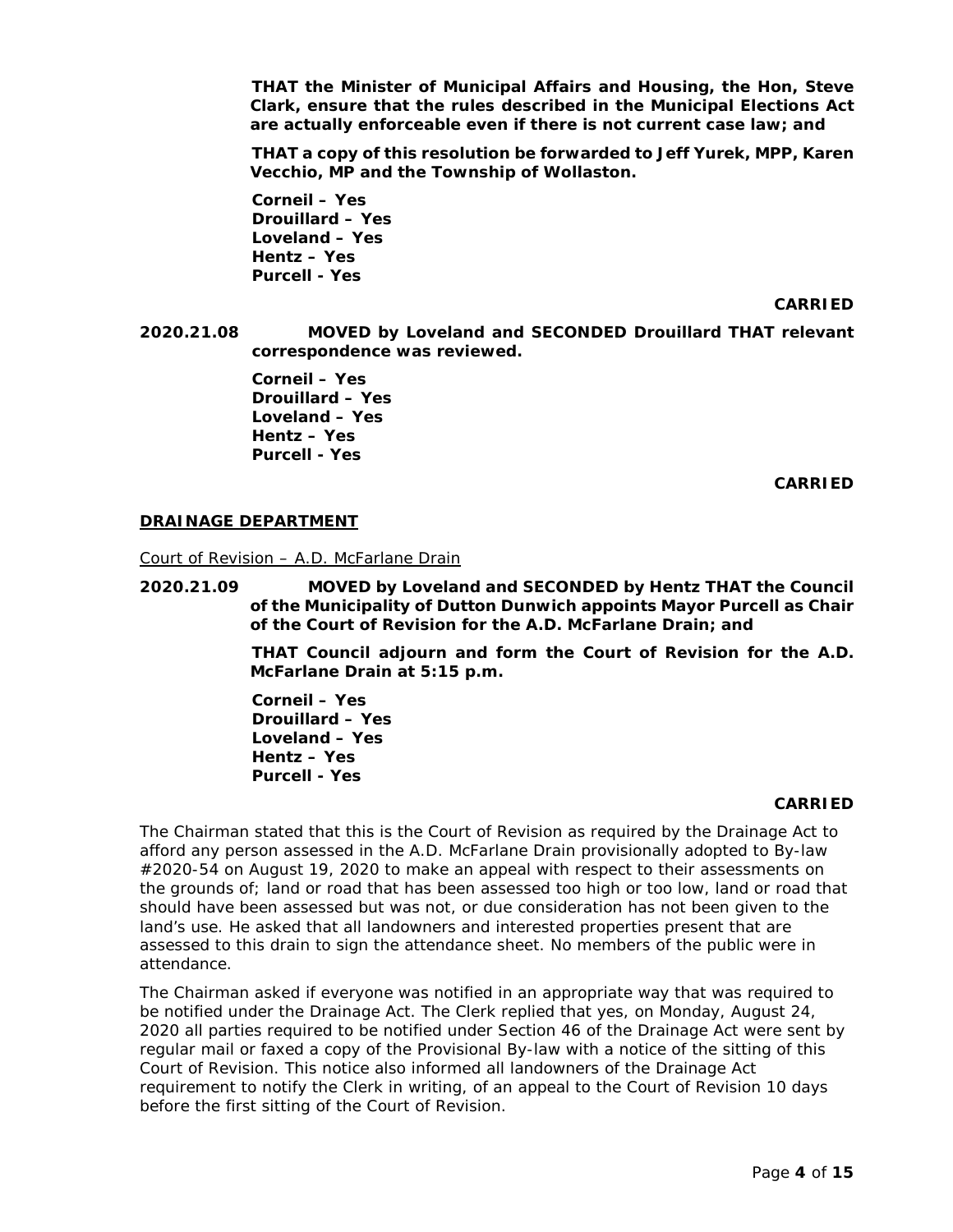The Chairman asked the Clerk if any appeals were received in writing 10 days prior to this Court of Revision from any assessed landowners. The Clerk responded that no appeals were received.

**2020.21.10 MOVED by Drouillard and SECONDED by Corneil THAT the Court of Revision accepts the assessment schedule for the A.D. McFarlane Drain; and**

> **THAT By-law #2020-54 is scheduled for third and final reading at a following Council meeting.**

**Corneil – Yes Drouillard – Yes Loveland – Yes Hentz – Yes Purcell - Yes**

**CARRIED**

**2020.21.11 MOVED by Hentz and SECONDED by Loveland THAT the Court of Revision for the A.D. McFarlane Drain hereby adjourns at 5:19 p.m. and the regular meeting of the Municipality of Dutton Dunwich reconvenes.** 

> **Corneil – Yes Drouillard – Yes Loveland – Yes Hentz – Yes Purcell - Yes**

> > **CARRIED**

### **CONSENT AGENDA**

### Consent Correspondence

- a) **Elgin County** County Council Highlights September 8, 2020
- b) **United Way** The #LocalLove Letter
- c) **Monte McNaughton, MPP** SWIFT Announcement
- d) **Municipality of West Elgin** Proposed Housekeeping Amendment to the Municipality of West Elgin Zoning By-law
- e) **West Elgin Daffodil Auxiliary** Thank You Letter
- **2020.21.12 MOVED by Drouillard and SECONDED by Hentz THAT the items on the Consent Agenda be approved.**

**Corneil – Yes Drouillard – Yes Loveland – Yes Hentz – Yes Purcell - Yes**

**CARRIED**

# **CLERK'S REPORT**

Bill 197, COVID-19 Economic Recovery Act, 2020 Changes to the Municipal Act and Dutton Dunwich Procedural By-law

The Clerk presented this report to Council.

# **2020.21.13 MOVED by Hentz and SECONDED by Loveland THAT the Council of the Municipality of Dutton Dunwich receives the report of the Clerk**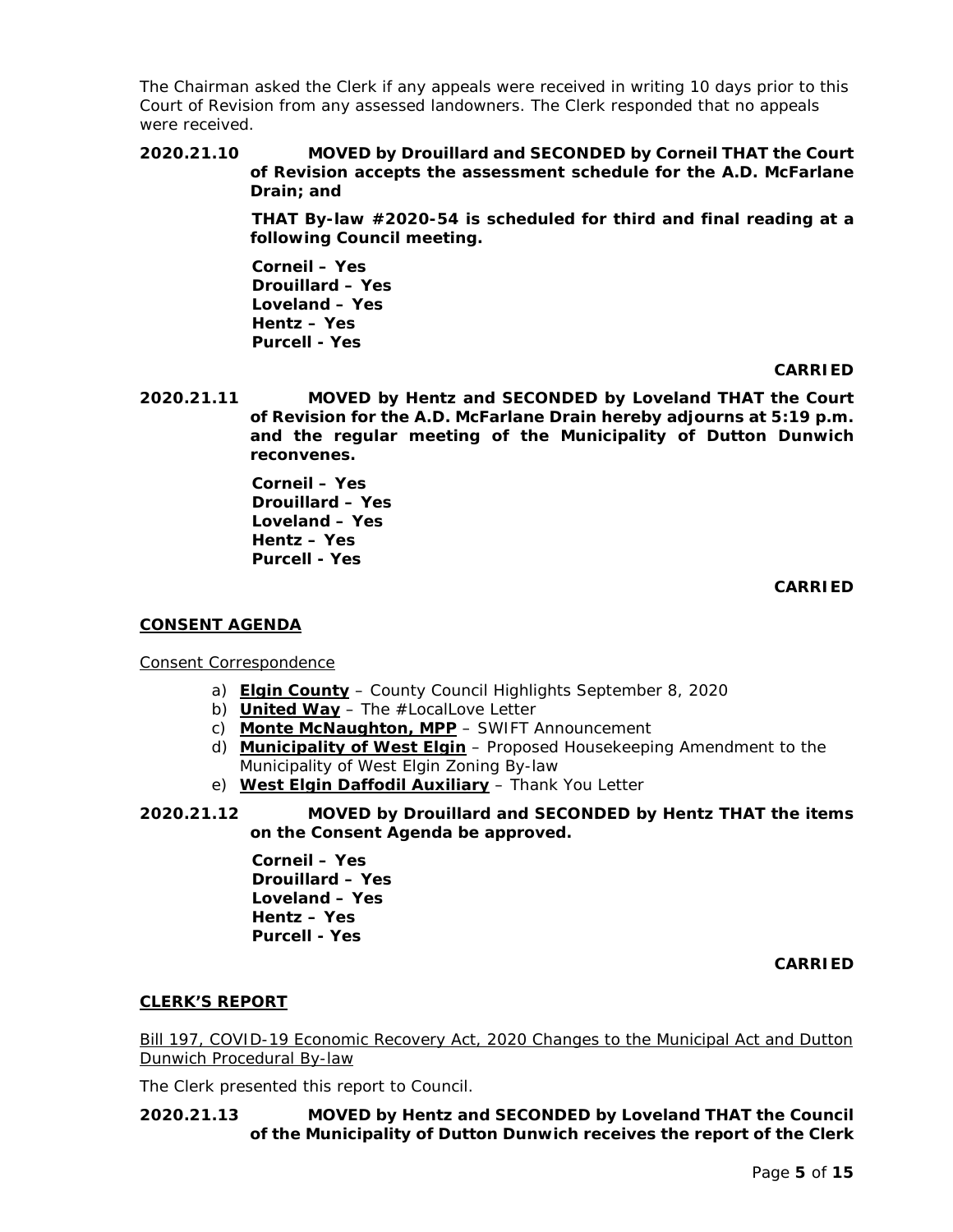**titled "Bill 197, COVID-19 Economic Recovery Act, 2020 Changes to the Municipal Act and Dutton Dunwich Procedural By-law", dated September 23, 2020 for information; and**

**THAT Council consider approving amendments to the municipal procedural by-law to provide for the continued option of electronic participation after the Dutton Dunwich emergency declaration is terminated; and**

**THAT Council does not approve the inclusion of proxy voting in the municipality's procedural by-law**

**Corneil – Yes Drouillard – Yes Loveland – Yes Hentz – Yes Purcell - Yes**

## **CARRIED**

## **ANNOUNCEMENTS**

Councillor Drouillard announced that West Elgin Mutual Insurance has donated \$10,000.00 towards the Iona Park Playground Project.

#### Court of Revision – Cameron-Graham Drain South

**2020.21.14 MOVED by Loveland and SECONDED by Corneil THAT the Council of the Municipality of Dutton Dunwich appoints Mayor Purcell as Chair for the Court of Revision for the Cameron-Graham Drain South; and**

> **THAT Council adjourn and form the Court of Revision for the Cameron-Graham Drain South at 5:30 p.m.**

**Corneil – Yes Drouillard – Yes Loveland – Yes Hentz – Yes Purcell - Yes**

#### **CARRIED**

The Chairman stated that this is the Court of Revision as required by the Drainage Act to afford any person assessed in the Cameron-Graham Drain South provisionally adopted by By-law #2020-55 on August 19, 2020 to make an appeal with respect to their assessments on the grounds of; land or road that has been assessed too high or too low, land or road that should have been assessed but was not, or due consideration has not been given to the land's use. He asked that all landowners and interested parties present that are assessed to this drain please sign the attendance sheet. No members of the public were in attendance.

The Chairman asked if everyone was notified in an appropriate way that are required to be notified under the Drainage Act. The Clerk responded that yes, on Monday, August 24, 2020 all parties required to be notified under Section 46 of the Drainage Act were sent by regular mail or faxed a copy of the Provisional By-law with a notice of the sitting of this Court of Revision. This notice also informed all landowners of the Drainage Acts requirement to notify the Clerk in writing, of an appeal to the Court of Revision 10 days before the first sitting of the Court of Revision.

The Chairman asked if the Clerk received any appeal in writing 10 days prior to this sitting of this Court of Revision from any assessed landowners. The Clerk responded that no appeals were received.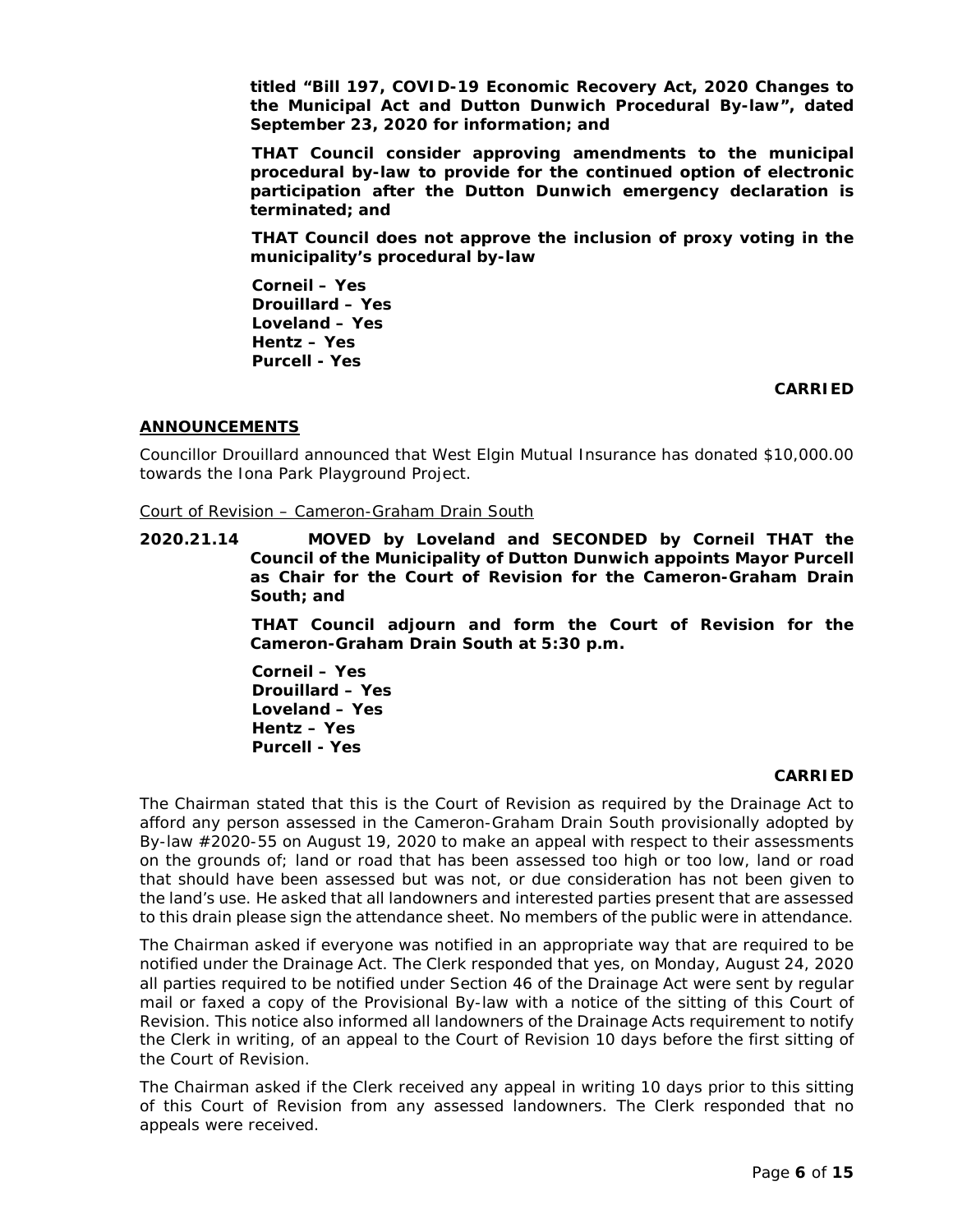**2020.21.15 MOVED by Drouillard and SECONDED by Loveland THAT the Court of Revision accepts the assessment schedule for the Cameron-Graham Drain South; and**

> **THAT By-law #2020-55 is scheduled for third and final reading at a following Council meeting.**

**Corneil – Yes Drouillard – Yes Loveland – Yes Hentz – Yes Purcell - Yes**

### **CARRIED**

**2020.21.16 MOVED by Loveland and SECONDED by Hentz THAT the Court of Revision for the Cameron-Graham Drain South hereby adjourns at 5:33 p.m. and the regular meeting of the Municipality of Dutton Dunwich reconvenes.** 

> **Corneil – Yes Drouillard – Yes Loveland – Yes Hentz – Yes Purcell - Yes**

> > **CARRIED**

# **PLANNING DEPARTMENT**

Dutton Dunwich Design and Construction Standards 2020 – Final Adoption

The Planner presented this report to Council. She noted that public consultation was completed although not required.

**2020.21.17 MOVED by Hentz and SECONDED by Drouillard THAT the Council of the Municipality of Dutton Dunwich receives the report of the Planner titled "Dutton Dunwich Design and Construction Standards 2020 – Final Adoption", dated September 23, 2020 for information; and**

> **THAT Council adopt the Dutton Dunwich Design and Construction Standards 2020.**

**Corneil – Yes Drouillard – Yes Loveland – Yes Hentz – Yes Purcell - Yes**

**CARRIED**

Application for Draft Plan Subdivision 34T-DD2001 – Part of Lot 13, Concession A, Municipality of Dutton Dunwich - Brokenshire Farms

The Planner presented this report to Council.

**2020.21.18 MOVED by Corneil and SECONDED by Drouillard THAT the Council of the Municipality of Dutton Dunwich receives the report of the Planner titled "Application for Draft Plan of Subdivision 34T-DD2001 – Part of Lot 13, Concession A, Municipality of Dutton Dunwich – Brokenshire Farms", dated September 23, 2020 for information; and**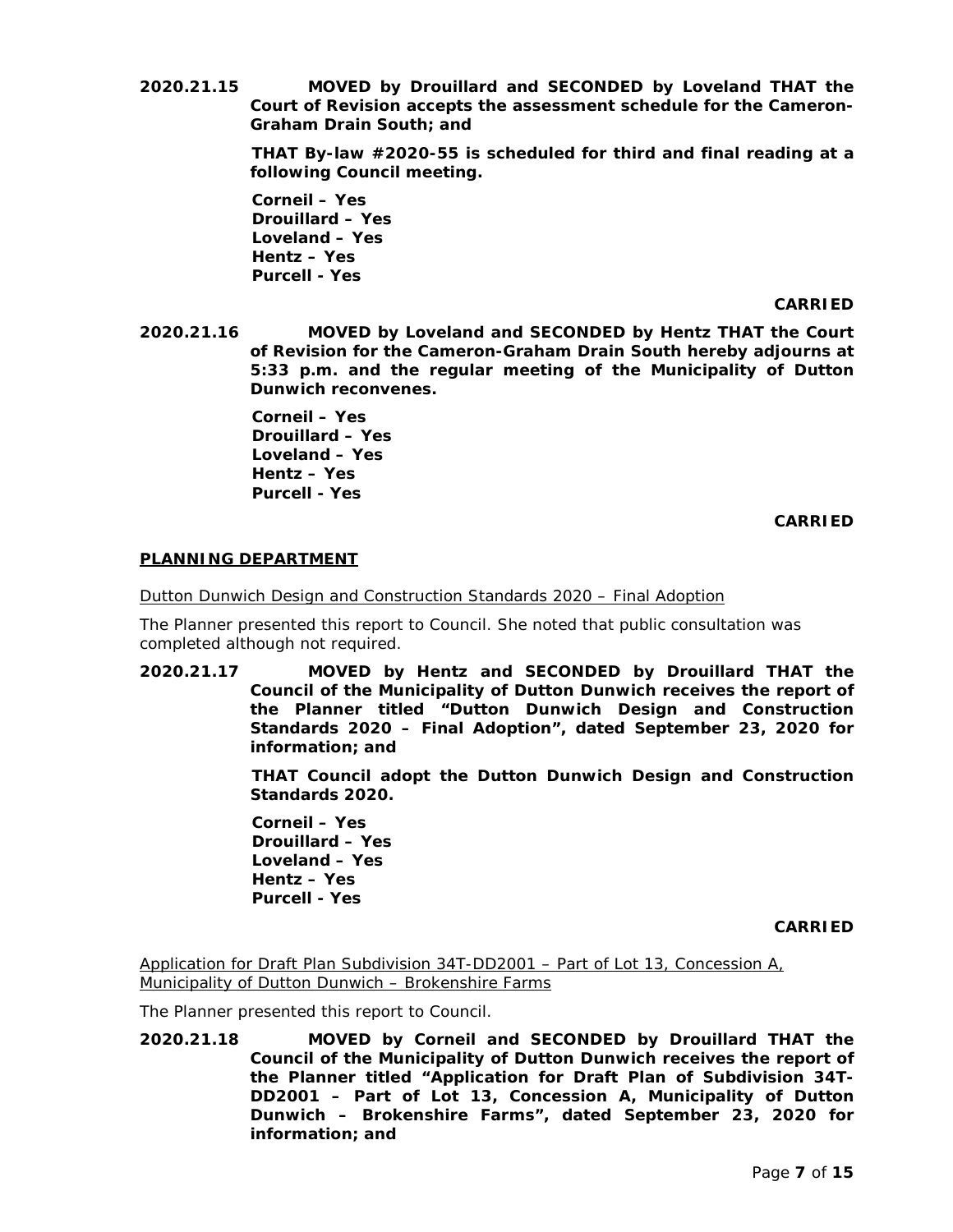**THAT Council approve the conditions of Draft Plan Approval, as noted in the above-mentioned report and forward to the County of Elgin for consideration.** 

**Corneil – Yes Drouillard – Yes Loveland – Yes Hentz – Yes Purcell - Yes**

**CARRIED**

## **EXECUTIVE ASSISTANT'S REPORT**

DRAFT – Reintroduction of Physical Council Meetings with the Public

The Treasurer presented this draft procedure to Council. Staff will prepare for an in-person Council meeting on October 28th.

**2020.21.19 MOVED by Loveland and SECONDED by Hentz THAT the Council of the Municipality of Dutton Dunwich receives the report of the Executive Assistant titled "DRAFT – Reintroduction of Physical Council Meetings with the Public", dated September 23, 2020 for information; and**

> **THAT Council's recommendations/additions to the draft procedures be referred back to the Executive Assistant to update accordingly.**

**Corneil – Yes Drouillard – Yes Loveland – Yes Hentz – Yes Purcell - Yes**

**CARRIED**

### **UNFINISHED BUSINESS**

#### COVID-19 Pandemic

**2020.21.20 MOVED by Corneil and SECONDED by Hentz THAT the Council of the Municipality of Dutton Dunwich receives the following Municipal Emergency Control Group (MECG) meeting minutes for the COVID-19 Pandemic, for information:**

**MECG Meeting #20 held on September 17, 2020**

**Corneil – Yes Drouillard – Yes Loveland – Yes Hentz – Yes Purcell - Yes**

**CARRIED**

Court of Revision – Keith Drain

**2020.21.21 MOVED by Hentz and SECONDED by Drouillard THAT the Council of the Municipality of Dutton Dunwich appoints Mayor Purcell as Chair of the Court of Revision for the Keith Drain; and**

> **THAT Council adjourn and form the Court of Revision for the Keith Drain at 5:45 p.m.**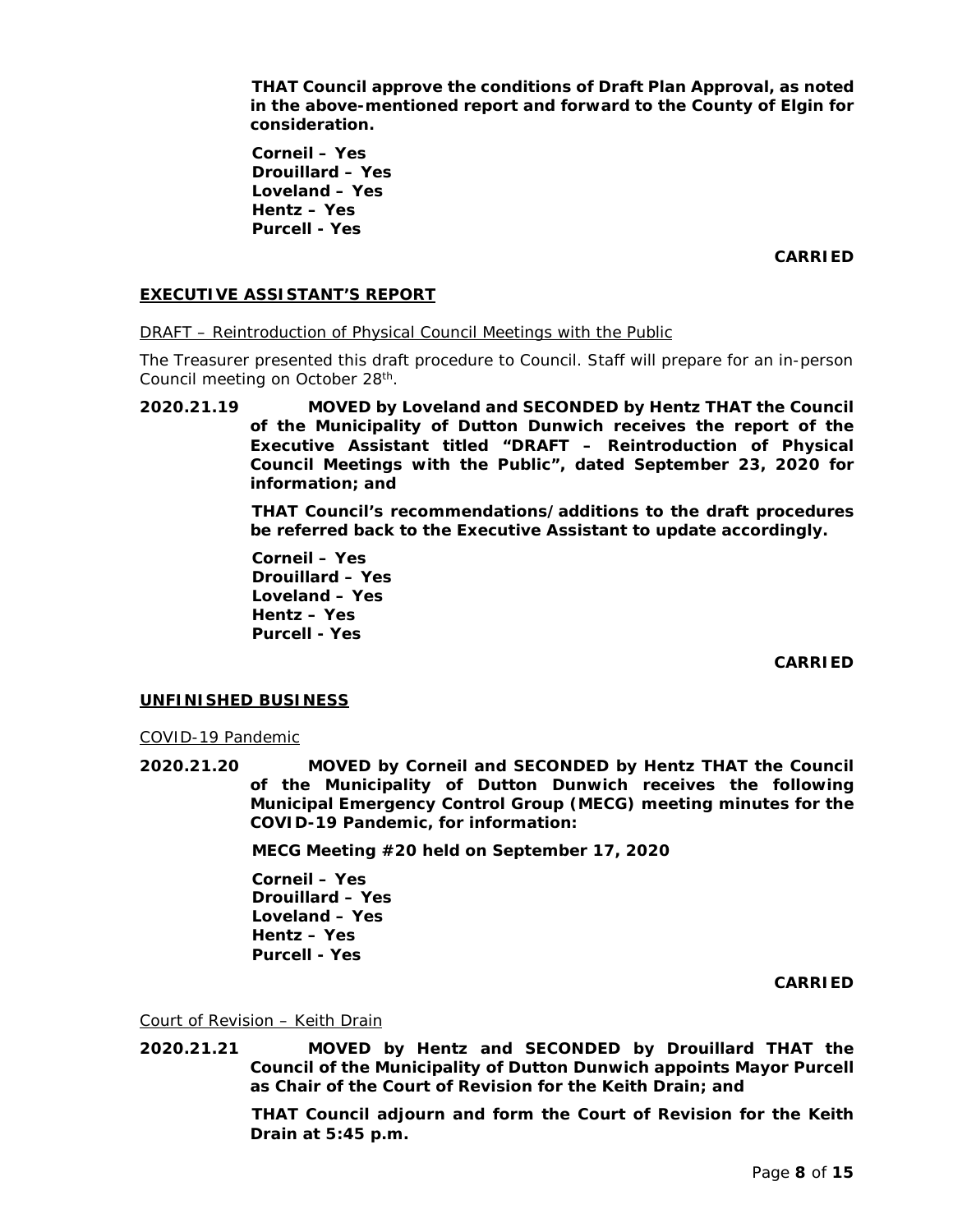**Corneil – Yes Drouillard – Yes Loveland – Yes Hentz – Yes Purcell - Yes**

#### **CARRIED**

The Chairman stated that this is the Court of Revision as required by the Drainage Act to afford any person assessed in the Keith Drain provisionally adopted by By-law #2020-56 on August 19, 2020 to make an appeal with respect to their assessments on the grounds of; land or road that has been assessed too high or too low, land or road that should have been assessed but was not, or due consideration has not been given to the land's use. He asked that all landowners and interested parties present that are assessed to this drain please sign the attendance sheet. No members of the public were in attendance.

The Chairman asked if everyone was notified in an appropriate was that was required to be notified under the Drainage Act. The Clerk responded that yes, on Monday, August 24, 2020 all parties required to be notified under Section 46 of the Drainage Act were sent by regular mail or faxed a copy of the Provisional By-law with a notice of the sitting of this Court of Revision. This notice also informed all landowners of the Drainage Act requirement to notify the Clerk in writing of an appeal to the Court of Revision 10 days before the first sitting of the Court of Revision.

The Chairman asked if the Clerk received any appeal in writing 10 days prior to this sitting of this Court of Revision from any assessed landowners. The Clerk responded that no appeals were received.

### **2020.21.22 MOVED by Hentz and SECONDED by Loveland THAT the Court of Revision accepts the assessment schedule for the Keith Drain; and**

**THAT By-law #2020-56 is scheduled for third and final reading at a following Council meeting.** 

**Corneil – Yes Drouillard – Yes Loveland – Yes Hentz – Yes Purcell - Yes**

### **CARRIED**

**2020.21.23 MOVED by Loveland and SECONDED by Drouillard THAT the Court of Revision for the Keith Drain Adjourns at 5:48 p.m. and the regular meeting of the Municipality of Dutton Dunwich reconvenes.**

> **Corneil – Yes Drouillard – Yes Loveland – Yes Hentz – Yes Purcell - Yes**

> > **CARRIED**

### **TREASURER'S REPORT**

2020/21 User Percentage at West Elgin Arena

The Treasurer presented this report to Council.

### **2020.21.24 MOVED by Hentz and SECONDED by Loveland THAT the Council of the Municipality of Dutton Dunwich receives the report of the**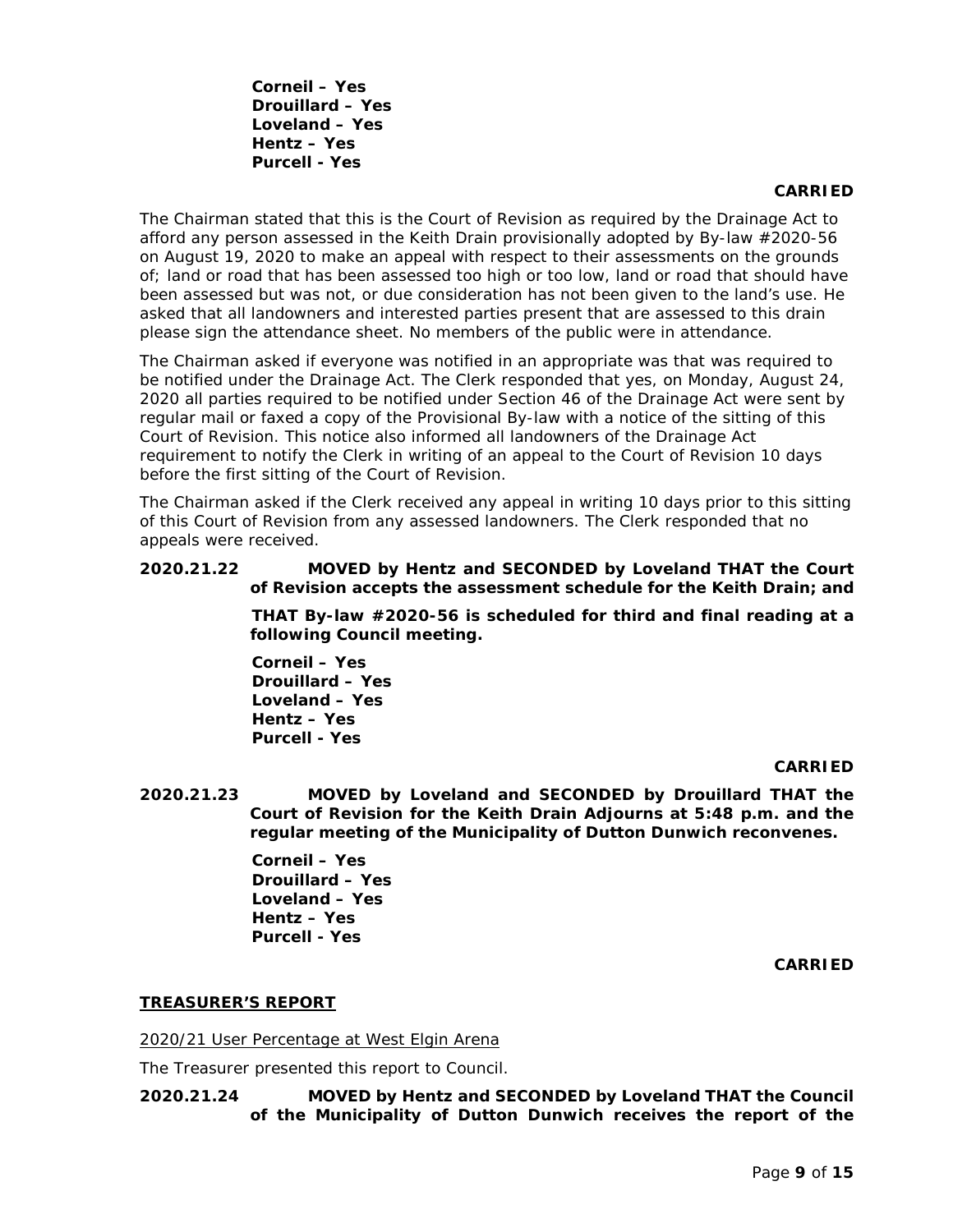**Treasurer titled "2020/21 User Percentage at West Elgin Arena", dated September 23, 2020 for information; and**

**THAT Council approve the recommendation of the West Elgin Community Centre Board of Management to use 2019/20 Seasonal Unit Numbers to set the User Percentage for allocating costs for the 2020/21 season.**

**Corneil – Yes Drouillard – Yes Loveland – Yes Hentz – Yes Purcell - Yes**

**CARRIED**

#### 2020 Recreation User Fees

The Treasurer presented this report to Council. Councillor Drouillard inquired about combining the hydro per rental cost with the kitchen rental cost.

**2020.21.25 MOVED by Corneil and SECONDED by Drouillard THAT the Council of the Municipality of Dutton Dunwich receives the report of the Treasurer titled "2020 Recreation User Fees", dated September 23, 2020 for information; and**

> **THAT Council approve the proposed Cleaning Surcharge fee of \$25 for rental facilities; and**

> **THAT Council declare that all donation requests must be submitted annually using a Grant Funding Application form.**

**Corneil – Yes Drouillard – Yes Loveland – Yes Hentz – Yes Purcell - Yes**

#### **CARRIED**

#### **NEW BUSINESS**

Mayor Purcell stated that Mark MacDonald from Independent Resolutions will be giving a presentation at the October 28<sup>th</sup> regular Council meeting.

Court of Revision – C. McCallum Drain

**2020.21.26 MOVED by Hentz and SECONDED by Drouillard THAT the Council of the Municipality of Dutton Dunwich appoints Mayor Purcell as Chair of the Court of Revision for the C. McCallum Drain; and**

> **THAT Council adjourn and form the Court of Revision for the C. McCallum Drain at 6:02 p.m.**

**Corneil – Yes Drouillard – Yes Loveland – Yes Hentz – Yes Purcell - Yes**

### **CARRIED**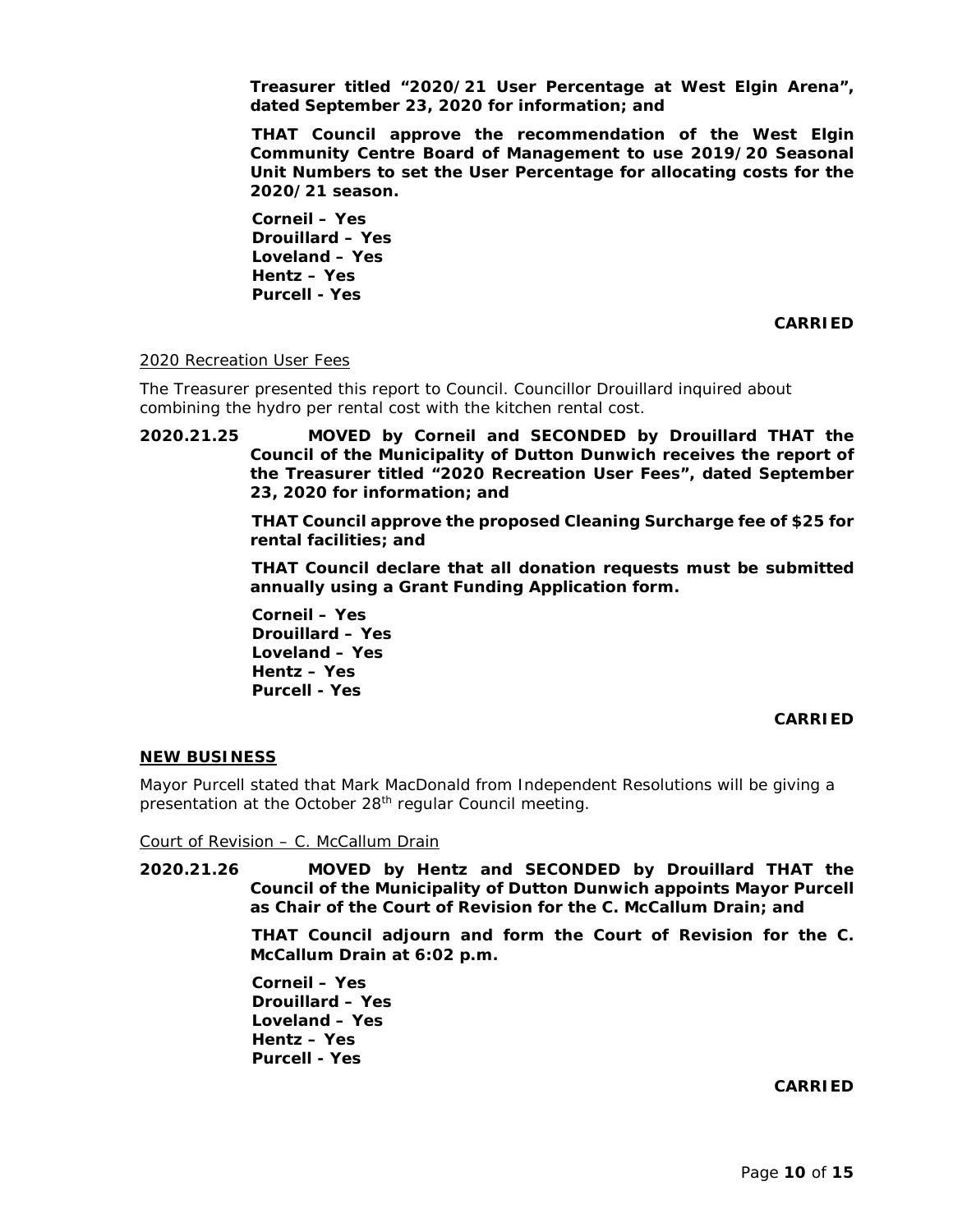Mayor Purcell explained that correspondence was received by staff today from Mr. Coghlin regarding the debenturing of drains. This matter will be brought forward at the next regular Council meeting on October 14<sup>th</sup>.

The Chairman stated that this is the Court of Revision as required by the Drainage Act to afford any person assessed in the C. McCallum Drain provisionally adopted by By-law #2020-57 on August 19, 2020 to make an appeal with respect to their assessments on the grounds of; land or road that has been assessed too high or too low, land or road that should have been assessed but was not, or due consideration has not been given to the land's use. He asked that all landowners and interested parties present that are assessed to this drain please sign the attendance sheet. Mrs. Marentette, Mrs. Watterworth and her counsel Mr. Coghlin were in attendance for this meeting.

The Chairman asked if everyone was notified in an appropriate way that are required to be notified under the Drainage Act. The Clerk responded that yes, on Monday, August 24, 2020 all parties required to be notified under Section 46 of the Drainage Act were sent by regular mail or faxed a copy of the Provisional By-law with a notice of the sitting of this Court of Revision. This notice also informed all landowners of the Drainage Act requirement to notify the Clerk in writing, of an appeal to the Court of Revision 10 days before the first sitting of the Court of Revision.

The Chairman asked if the Clerk received any appeal in writing 10 days prior to this sitting of this Court of Revision from any assessed landowners. The Clerk responded that no appeals were received.

**2020.21.27 MOVED by Hentz and SECONDED by Drouillard THAT the Court of Revision accepts the assessment schedule for the C. McCallum Drain; and**

> **THAT By-law #2020-57 is scheduled for third and final reading at a following Council meeting.**

**Corneil – Yes Drouillard – Yes Loveland – Yes Hentz – Yes Purcell - Yes**

### **CARRIED**

**2020.21.28 MOVED by Hentz and SECONDED by Loveland THAT the Court of Revision for the C. McCallum Drain hereby adjourns at 6:09 p.m. and the regular meeting of the Municipality of Dutton Dunwich reconvenes.**

> **Corneil – Yes Drouillard – Yes Loveland – Yes Hentz – Yes Purcell - Yes**

> > **CARRIED**

Court of Revision – Hamilton Drain

**2020.21.29 MOVED by Hentz and SECONDED by Corneil THAT the Council of the Municipality of Dutton Dunwich appoints Mayor Purcell as Chair of the Court of Revision for the Hamilton Drain; and**

> **THAT Council adjourn and form the Court of Revision for the Hamilton Drain at 6:16 p.m.**

**Corneil – Yes**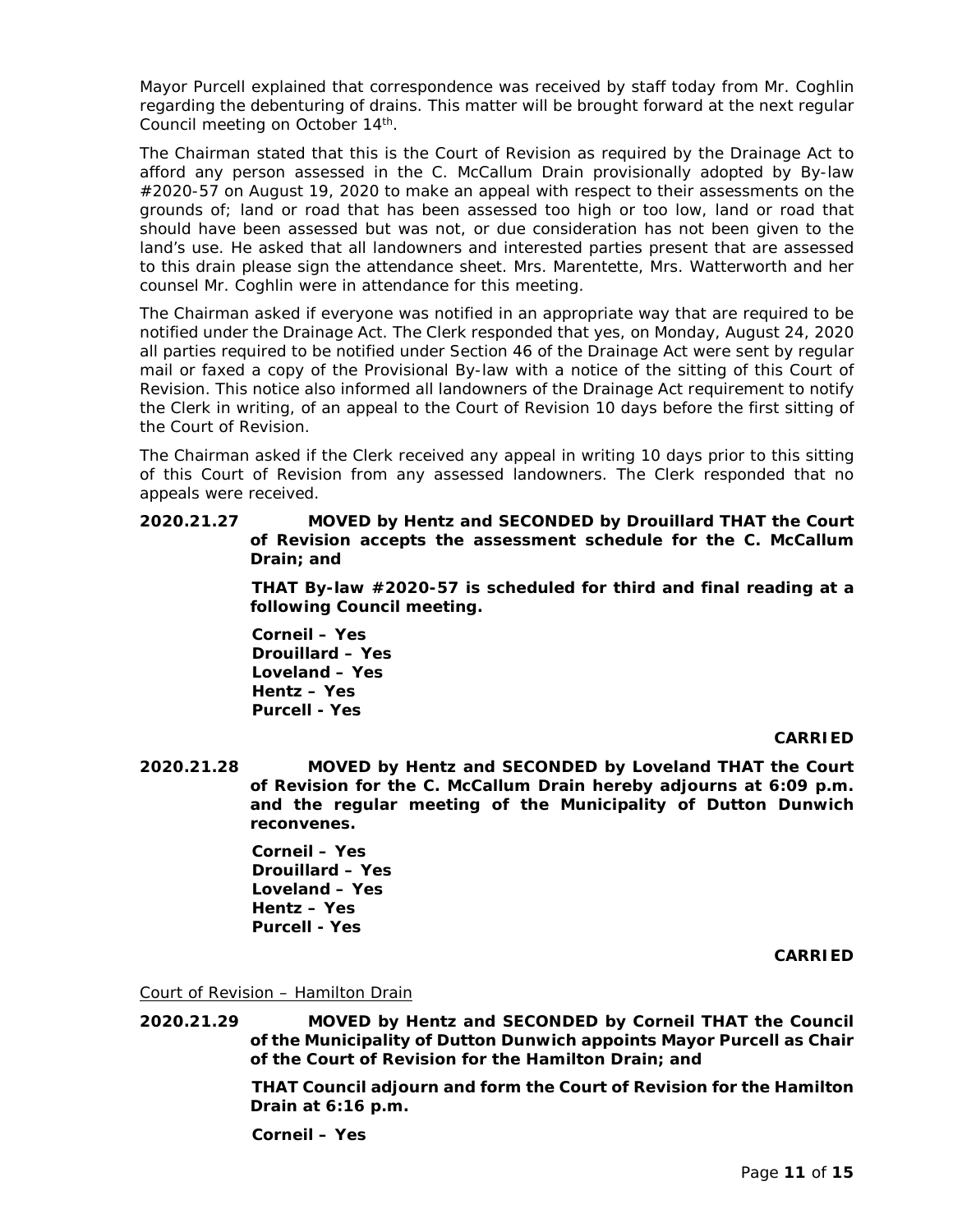**Drouillard – Yes Loveland – Yes Hentz – Yes Purcell - Yes**

### **CARRIED**

The Chairman stated that this is the Court of Revision as required by the Drainage Act to afford any person assessed in the Hamilton Drain provisionally adopted by By-law #2020- 58 on August 19, 2020 to make an appeal with respect to their assessments on the grounds of land or road that has been assessed too high or too low, land or road that should have been assessed but was not, or due consideration has not been given to the land's use. He asked that all landowners and interested parties present that are assessed to this drain please sign the attendance sheet. Mrs. Watterworth and her counsel Mr. Coghlin were in attendance for this meeting.

The Chairman asked if everyone was notified in an appropriate way that was required to be notified under the Drainage Act. The Clerk responded that yes, on Monday, August, 24, 2020 all parties required to be notified under Section 46 of the Drainage Act were sent by regular mail or faxed a copy of the Provisional By-law with a notice of the sitting of this Court of Revision. This notice also informed all landowners of the Drainage Act requirement to notify the Clerk in writing of an appeal to the Court of Revision 10 days before the first sitting of the Court of Revision.

The Chairman asked if the Clerk received any appeal in writing 10 days prior to this sitting of this Court of Revision from any assessed landowners. The Clerk responded that no appeals were received.

### **2020.21.30 MOVED by Corneil and SECONDED by Loveland THAT the Court of Revision accepts the assessment schedule for the Hamilton Drain; and**

**THAT By-law #2020-58 is scheduled for third and final reading at a following Council meeting.** 

**Corneil – Yes Drouillard – Yes Loveland – Yes Hentz – Yes Purcell - Yes**

#### **CARRIED**

**2020.21.31 MOVED by Loveland and SECONDED by Drouillard THAT the Court of Revision for the Hamilton Drain hereby adjourns at 6:20 p.m. and the regular meeting of the Municipality of Dutton Dunwich reconvenes.**

> **Corneil – Yes Drouillard – Yes Loveland – Yes Hentz – Yes Purcell - Yes**

#### **CARRIED**

### **CLOSED SESSION**

**2020.21.32 MOVED by Hentz and SECONDED by Loveland THAT the Council for the Municipality of Dutton Dunwich now moves into a session of the meeting that shall be closed to the public at 6:21 pm, in accordance with Section 239 (2) of the Municipal Act, S.O. 2001, c.25 for discussion of the following matters:**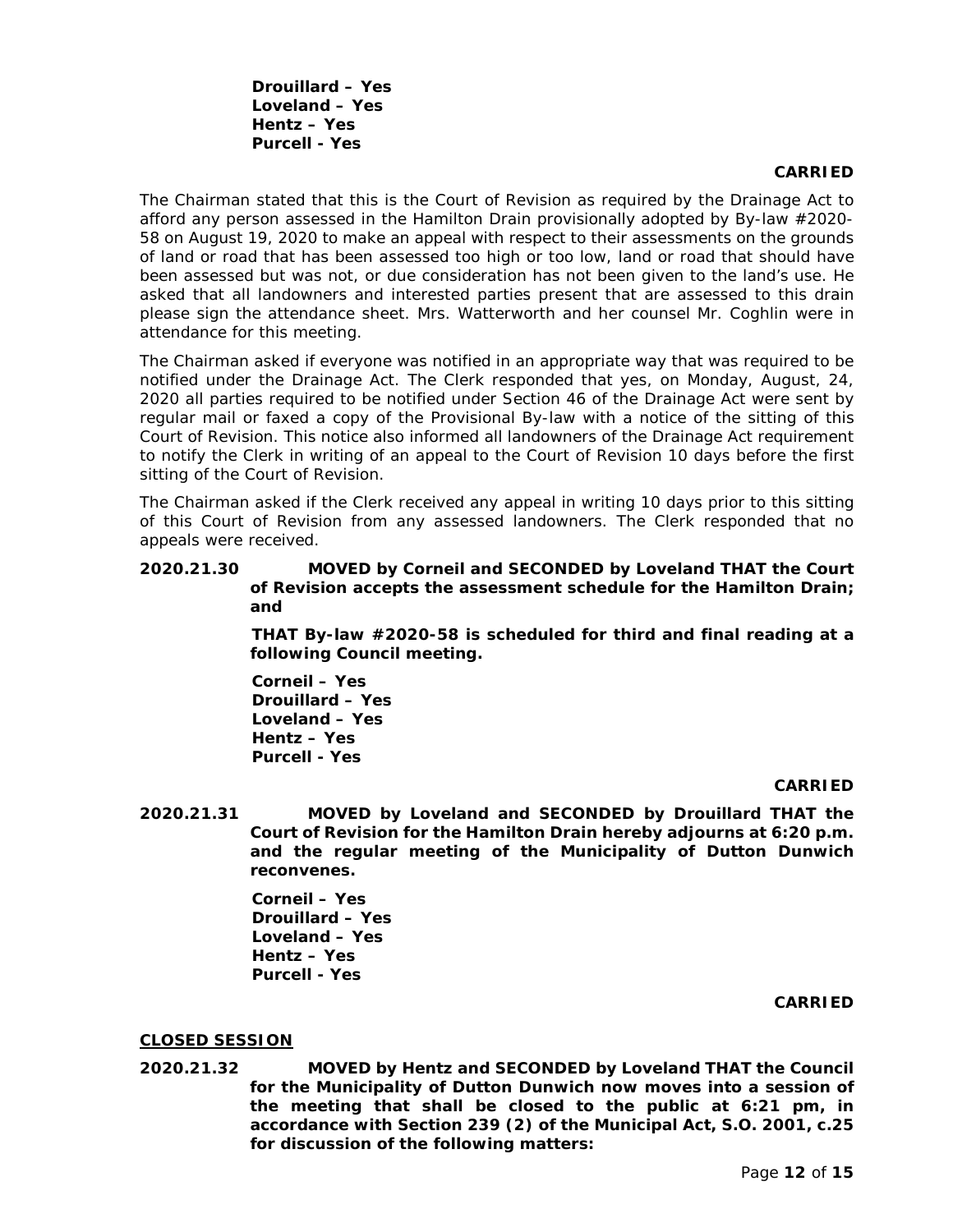- **a) Advice that is subject to solicitor client privilege, including communications necessary for that purpose – s. 239(2)(f) of the Municipal Act**
- **b) Advice that is subject to solicitor client privilege, including communications necessary for that purpose – s. 239(2)(f) of the Municipal Act**
- **c) The security of the property of the municipality – s.239(2)(a) of the Municipal Act**
- **d) A proposed or pending acquisition or disposition of land by the municipality – s. 239(2)(c) of the Municipal Act**
- **e) Personal matter about an identifiable individual – s. 239(2)(b) of the Municipal Act**

**Corneil – Yes Drouillard – Yes Loveland – Yes Hentz – Yes Purcell - Yes**

# **CARRIED**

**2020.21.33 MOVED by Hentz and SECONDED by Drouillard THAT the Council for the Municipality of Dutton Dunwich hereby comes out of the closed session of the meeting at 7:21 p.m., and the regular meeting reconvenes.**

> **Corneil – Yes Drouillard – Yes Loveland – Yes Hentz – Yes Purcell - Yes**

### **CARRIED**

# **RISE AND REPORT - OPEN**

**2020.21.34 MOVED by Drouillard and SECONDED by Hentz THAT the Council of the Municipality of Dutton Dunwich adopts the confidential resolution CL 2020-18 moved in the closed session.**

> **Corneil – Yes Drouillard – Yes Loveland – Yes Hentz – Yes Purcell - Yes**

### **CARRIED**

a) Advice that is subject to solicitor client privilege, including communications necessary for that purpose

**2020.21.35 MOVED by Drouillard and SECONDED by Purcell THAT regrading closed session item a) advice that is subject to solicitor client privilege, including communications necessary for that purpose – s. 239(2)(f) of the Municipal Act, that staff proceed as directed by Council.**

> **Corneil – Drouillard – Yes Loveland – Hentz – Purcell - Yes**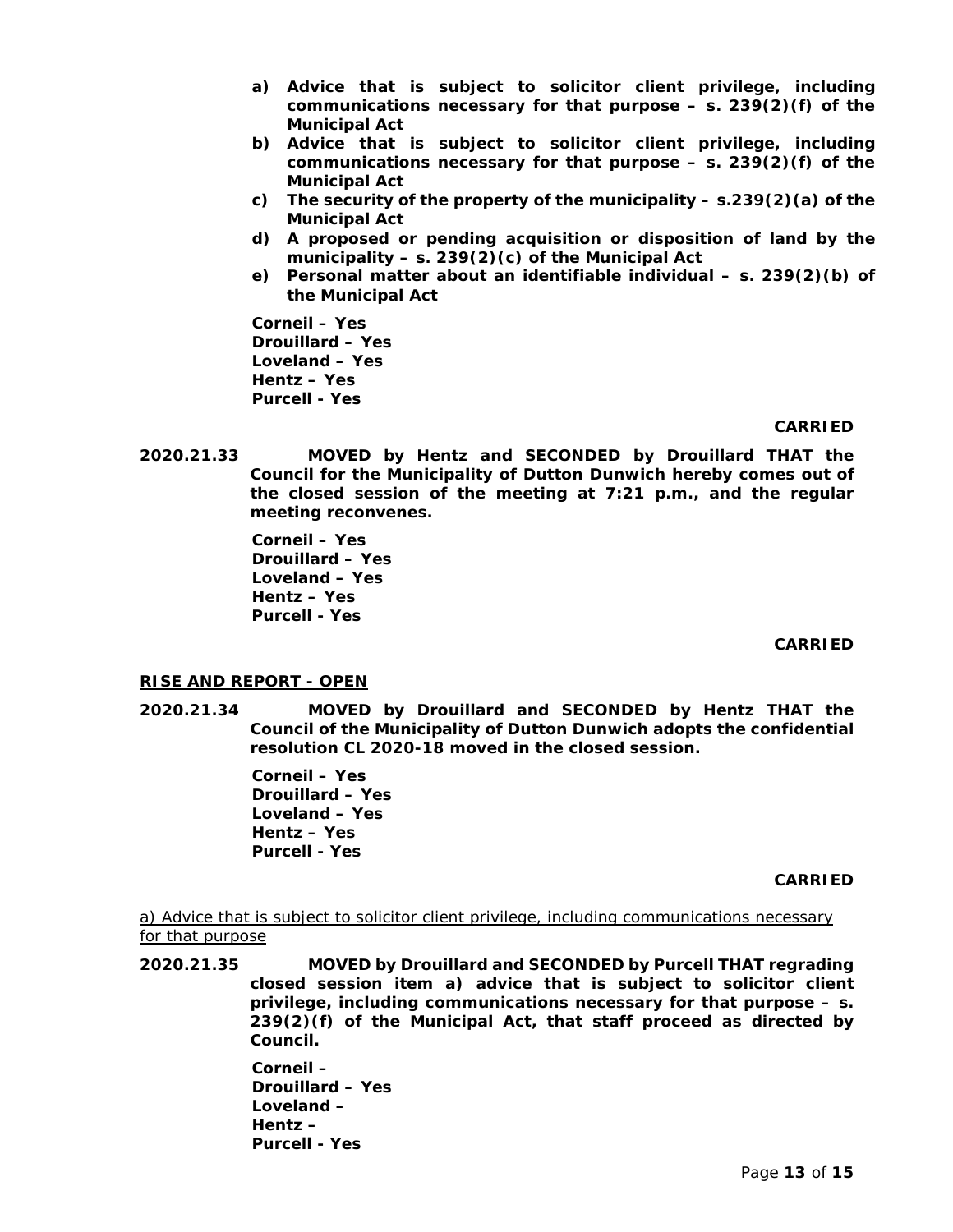b) Advice that is subject to solicitor client privilege, including communications necessary for that purpose

**2020.21.36 MOVED by Drouillard and SECONDED by Purcell THAT regarding closed session item b) advice that is subject to solicitor client privilege, including communications necessary for that purpose – s. 239(2)(f) of the Municipal Act, that staff proceed as directed by Council.** 

> **Corneil – Drouillard – Yes Loveland – Hentz – Purcell - Yes**

> > **CARRIED**

## c) The security of the property of the municipality

**2020.21.37 MOVED by Hentz and SECONDED by Corneil THAT regrading closed session item c) the security of the property of the municipality – s. 239(2)(a) of the Municipal Act, that staff proceed as directed by Council.**

> **Corneil – Yes Drouillard – Yes Loveland – Yes Hentz – Yes Purcell - Yes**

### **CARRIED**

### d) A proposed or pending acquisition or disposition of land by the municipality

**2020.21.38 MOVED by Drouillard and SECONDED by Hentz THAT regarding closed session item d) a proposed or pending acquisition or disposition of land by the municipality – s. 239(2)(c) of the Municipal Act, that staff proceed as directed by Council.** 

> **Corneil – Yes Drouillard – Yes Loveland – Yes Hentz – Yes Purcell - Yes**

### **CARRIED**

### e) Personal matter about an identifiable individual

**2020.21.39 MOVED by Loveland and SECONDED by Corneil THAT regarding closed session item e) personal matter about an identifiable individual – s. 239(2)(b) of the Municipal Act, that staff proceed as directed by Council.**

> **Corneil – Yes Drouillard – Yes Loveland – Yes Hentz – Yes Purcell - Yes**